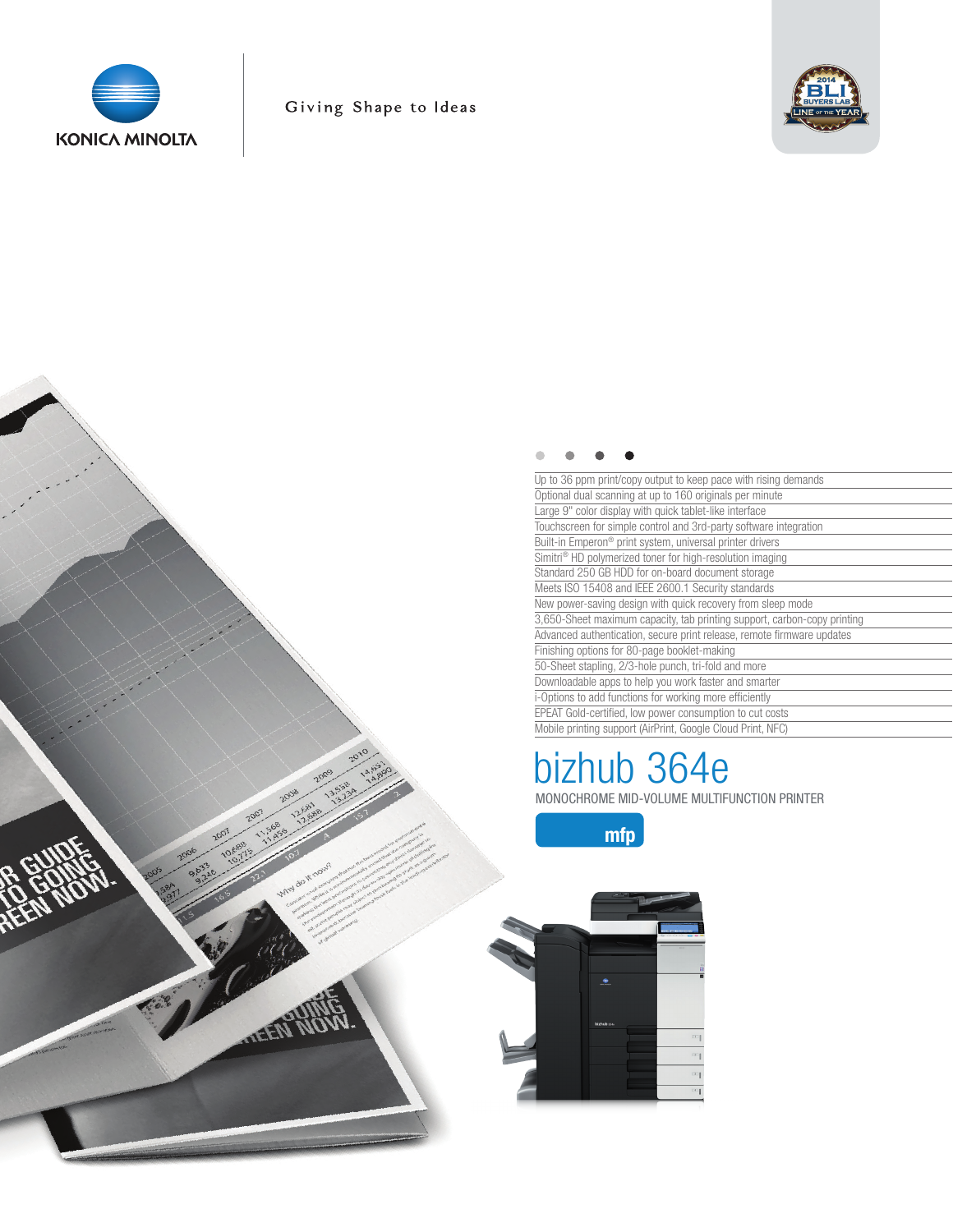

## bizhub 364e

Growing workloads demand higher productivity – and the bizhub 364e delivers 36 ppm output in crisp B&W, with color scanning and scalable options that include dual scanning, Super G3 fax, auto-finishing and more – in compact design with enhanced touch-and-swipe interface that's as easy as a familiar tablet.

#### System Overview

| <b>System memory</b>                     | 2.048 MB                                                                      |
|------------------------------------------|-------------------------------------------------------------------------------|
| <b>System hard disk</b>                  | 250 GB                                                                        |
| Interface                                | 10-BASE-T/100-BASE-TX/1,000-BASE-T ETHERNET, USB 2.0                          |
| Network protocols                        | TCP/IP (IPv4/IPv6), SMB, LPD, IPP, SNMP, HTTP, HTTPS                          |
| <b>Frame types</b>                       | Ethernet 802.2, Ethernet 802.3, Ethernet II, Ethernet SNAP                    |
| Dual scan document                       | Up to 100 originals / 5.5" x 8.5" to 11" x 17" / 35-163 gsm                   |
| feeder (optional)                        | Reversing automatic document feeder or dual scan document<br>feeder available |
| Printable paper size                     | Scanning/Copying: up to 11" x 17"                                             |
|                                          | Printing: up to 11" x 17" full bleed on 12" x 18" paper                       |
|                                          | Custom paper sizes                                                            |
|                                          | Banner paper max.: 11.75" x 47.25"                                            |
| Printable paper weight                   | 52-300 gsm                                                                    |
| Paper input capacity                     | Standard: 1,150 sheets / Max.: 3,650 sheets                                   |
| Tray 1                                   | 500 sheets / 5.5" x 8.5" to 11" x 17" / 52-256 gsm                            |
| Tray 2                                   | 500 sheets / 5.5" x 8.5" to 12" x 18" / 52-256 gsm                            |
| Tray 3 (optional)                        | 500 sheets / 5.5" x 8.5" to 11" x 17" / 52-256 gsm                            |
| Tray 4 (optional)                        | 2 x 500 sheets / 5.5" x 8.5" to 8.5" x 11" / 52-256 gsm                       |
| Large capacity tray<br>PC-410 (optional) | 2,500 sheets / 8.5" x 11" / 52-256 qsm                                        |
| <b>Manual bypass</b>                     | 150 sheets / 4" x 6" to 12" x 18" / custom paper sizes / 50-300 qsm           |
| <b>Automatic duplexing</b>               | 5.5" x 8.5" to 12" x 18" / 52-256 gsm                                         |
| <b>Finishing modes</b>                   | Offset, group, sort, punch, half-fold, tri-fold, booklet                      |
| <b>Output capacity</b>                   | Max. with finisher: 3.300 sheets                                              |
|                                          | Max. without finisher: 250 sheets                                             |
| Stapling (optional)                      | <b>Max.:</b> 50 sheets or 48 sheets $+1$ cover sheet (up to 209 gsm)          |
| <b>Stapling output</b><br>capacity       | Max.: 1,000 sheets                                                            |
| Tri-fold                                 | Up to 3 sheets                                                                |
| Tri-fold capacity                        | Max.: 30 sheets (trav)                                                        |
| <b>Booklet</b>                           | Max.: 20 sheets or 19 sheets $+1$ cover sheet (up to 209 gsm)                 |
| <b>Booklet output</b>                    | Max.: 100 sheets (tray)                                                       |
| capacity                                 |                                                                               |
| Copy/print volume                        | Max.: 150,000 pages/month <sup>1</sup>                                        |
| <b>Toner lifetime</b>                    | 24,000 pages                                                                  |
| <b>Imaging unit lifetime</b>             | 120,000 pages / 590,000 pages (Drum / Developer)                              |
| <b>Power consumption</b>                 | 120 V / 50/60 Hz, less than 1.5 kW (system)                                   |
| <b>System dimensions</b>                 | 24.2" x 27" x 36.3" (W x D x H)                                               |
| <b>System weight</b>                     | Approx, 168.7 lb                                                              |

### Copier Specifications

| <b>Copying process</b><br>Electrostatic laser copy, tandem, indirect<br>Simitri <sup>®</sup> HD Polymerized Toner<br><b>Toner system</b>                                                                                                         |  |
|--------------------------------------------------------------------------------------------------------------------------------------------------------------------------------------------------------------------------------------------------|--|
|                                                                                                                                                                                                                                                  |  |
|                                                                                                                                                                                                                                                  |  |
| Print speed (8.5" x 11")<br>Up to 36 ppm (Portrait)                                                                                                                                                                                              |  |
| Print speed $(11" x 17")$<br>Up to 18 ppm (Portrait)                                                                                                                                                                                             |  |
| Autoduplex speed<br>Up to 36 ppm (Portrait)                                                                                                                                                                                                      |  |
| $(8.5"$ x 11")                                                                                                                                                                                                                                   |  |
| 1st copy out time<br>5.3 sec.                                                                                                                                                                                                                    |  |
| Warm-up time<br>Approx. 20 sec. <sup>2</sup>                                                                                                                                                                                                     |  |
| <b>Copy resolution</b><br>600 x 600 dpi                                                                                                                                                                                                          |  |
| 256 gradations<br>Gradations                                                                                                                                                                                                                     |  |
| 1-9.999<br>Multi-copy                                                                                                                                                                                                                            |  |
| <b>Original format</b><br>Up to 11" x 17"                                                                                                                                                                                                        |  |
| <b>Magnification</b><br>25-400% in 0.1% steps, auto zooming                                                                                                                                                                                      |  |
| <b>Copy functions</b><br>Electronic sorting, multi-job, adjustments (contrast, sharpness, image<br>density), proof copy, interrupt mode, color mode, separate scan,<br>sort/group, combination, original selection, ID card copy, 2-in-1, 4-in-1 |  |

#### Printer Specifications

| <b>Print resolution</b>  | 1,800 x 600 dpi, 1,200 x 1,200 dpi                                                                                                                                                                        |
|--------------------------|-----------------------------------------------------------------------------------------------------------------------------------------------------------------------------------------------------------|
| <b>PDL</b>               | PCL6 (XL 3.0), PCL5c, PostScript 3 (ver. 3016), XPS                                                                                                                                                       |
| <b>Operating systems</b> | Windows (x32/x64): XP / Vista / 7 / 8<br>Windows Server (x32/x64): 2003 / 2008 / 2008 R23 / 20123<br>Macintosh OS X 10.2.8 or later<br>UNIX / Linux / Citrix                                              |
| <b>Printer fonts</b>     | 80 PCL Latin, 137 PostScript 3                                                                                                                                                                            |
| <b>Print functions</b>   | Direct Print of PCL, PS, TIFF, XPS, PDF, encrypted PDF files and<br>OOXML (DOCX, XLSX, PPTX), mixmedia and mixplex, "Easy Set" job<br>programming, overlay, watermark, copy protection, carbon copy print |

#### Scanner Specifications

| Scan speed               | B&W / Color: up to 160 ipm with optional DF-701                                                                                                                                                     |
|--------------------------|-----------------------------------------------------------------------------------------------------------------------------------------------------------------------------------------------------|
| <b>Scan resolution</b>   | Max.: 600 x 600 dpi                                                                                                                                                                                 |
| Scan modes               | Scan-to-Email, Scan-to-SMB, Scan-to-FTP, Scan-to-Box, Scan-to-USB,<br>Scan-to-WebDAV, Scan-to-DPWS, Network TWAIN scan                                                                              |
| <b>File formats</b>      | JPEG, TIFF, PDF, PDF/A 1a and 1b (optional), compact PDF, encrypted<br>PDF and searchable PDF (optional), XPS, compact XPS, PPTX and<br>searchable PPTX (optional), searchable DOCX/XLSX (optional) |
| <b>Scan destinations</b> | 2,100 (shared with fax), LDAP support                                                                                                                                                               |
| <b>Scan functions</b>    | Annotation (text/time/date) for PDF, up to 400 job programs,<br>realtime scan preview                                                                                                               |

#### Fax Specifications

| Fax                 | Super G3 (optional)                                                                                           |
|---------------------|---------------------------------------------------------------------------------------------------------------|
| <b>Transmission</b> | Analog, i-Fax, Color i-Fax, IP-fax                                                                            |
| <b>Resolution</b>   | Max.: 600 x 600 dpi (ultra-fine)                                                                              |
| Compression         | MH, MR, MMR, JBIG                                                                                             |
| <b>Modem</b>        | Up to 33.6 Kbps                                                                                               |
| <b>Destinations</b> | $2,100$ (single $+$ group)                                                                                    |
| <b>Functions</b>    | Polling, time shift, PC-fax, receipt to confidential box, receipt to<br>Email/FTP/SMB, up to 400 job programs |

#### User Box Specifications

| <b>Storable documents</b>     | Max.: 3,000 documents or 10,000 pages                             |
|-------------------------------|-------------------------------------------------------------------|
| Type of user boxes            | Public                                                            |
|                               | Personal (with password or authentication)                        |
|                               | Group (with authentication)                                       |
| Type of system boxes          | Secure print, encrypted PDF, fax receipt, fax polling, annotation |
| <b>User box functionality</b> | Reprint, combination, download, sending (Email/FTP/SMB and fax),  |
|                               | copy box-to-box                                                   |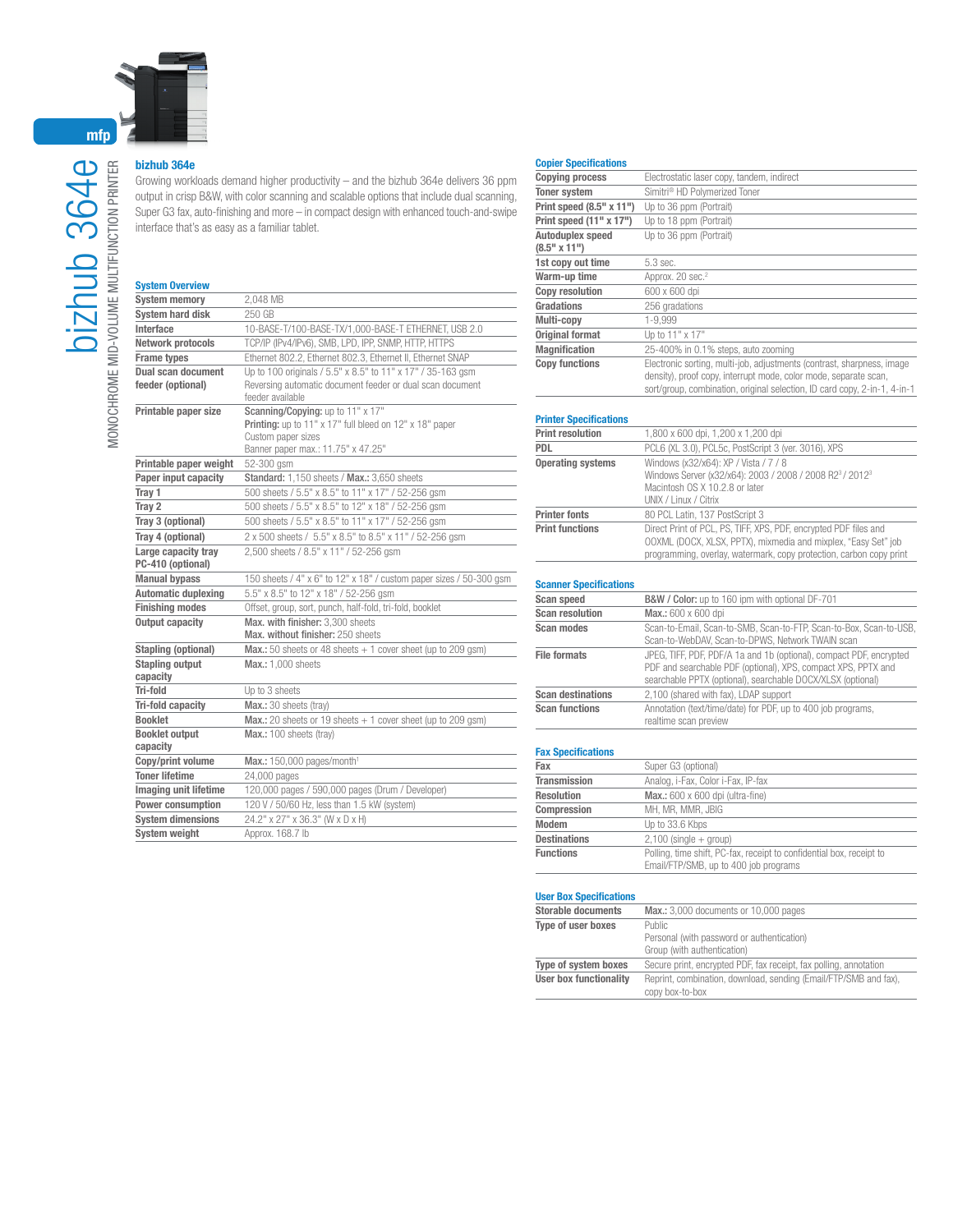#### System Features

| <b>Security</b>   | ISO 15408 FAI<br>IFFF 2600.1<br>IP filtering and port blocking<br>SSL2, SSL3 and TSL1.0 network communication<br>IPsec support<br>IEEE 802.1x support<br>User authentication<br>Authentication log<br>Secure print<br>Hard disk overwrite (8 standard types)<br>Hard disk data encryption (AES 128)<br>Memory data auto deletion<br>Confidential fax receipt,<br>Print user data encryption<br>Copy protection (Copy Guard, Password Copy) optional |
|-------------------|-----------------------------------------------------------------------------------------------------------------------------------------------------------------------------------------------------------------------------------------------------------------------------------------------------------------------------------------------------------------------------------------------------------------------------------------------------|
| <b>Accounting</b> | Up to 1,000 user accounts<br>Active Directory support<br>(user name + password + Email + SMB folder)<br>User function access definition<br>Optional Biometric authentication (finger vein scanner)<br>Optional ID card authentication (ID card reader)                                                                                                                                                                                              |
| Software          | PageScope Net Care Device Manager<br>PageScope Data Administrator<br>PageScope Box Operator<br>PageScope Direct Print<br>Print Status Notifier<br>Driver Packaging Utility<br>Log Management Utility                                                                                                                                                                                                                                                |

Log Management Utility<br>
Thaximum monthly duty cycle describes the maximum number of pages a device can output on a monthly basis.<br>
This specification is a guidline intended to offer a comparison of durability as it relates

| <b>Components and Options</b> |                                                                                                                                    |
|-------------------------------|------------------------------------------------------------------------------------------------------------------------------------|
| <b>AU-102 Biometric</b>       | Finger vein scanner                                                                                                                |
| authentication                |                                                                                                                                    |
| EK-606 USB I/F kit            | USB keyboard connection                                                                                                            |
| EK-607 USB I/F kit            | USB keyboard connection, Bluetooth                                                                                                 |
| DF-624                        | Reversing automatic document feeder, capacity 100 originals                                                                        |
| <b>Document feeder</b>        |                                                                                                                                    |
| DF-701                        | Dual scan automatic document feeder, capacity 100 originals                                                                        |
| <b>Document feeder</b>        |                                                                                                                                    |
| DK-510 Copier desk            | Provides storage space for print media and other materials                                                                         |
| FK-508 Fax board              | Super G3 fax, digital fax functionality, lines 3 & 4 support                                                                       |
| FK-511 Fax board              | Super G3 fax, digital fax functionality                                                                                            |
| FS-533 Staple finisher        | 50-sheet stapling stapling, 500 sheets max. output                                                                                 |
| FS-534 Staple finisher        | 50-sheet stapling, 3,300 sheets max. output                                                                                        |
| FS-534 + SD-511               | 50-sheet staple finisher, 20-sheet booklet finisher,                                                                               |
| <b>Booklet finisher</b>       | 3,300 sheets max. output                                                                                                           |
| <b>ID card reader</b>         | Various ID card technologies                                                                                                       |
| JS-506 Job separator          | Separation for fax output, etc.                                                                                                    |
| KH-102                        | To place USB keyboard                                                                                                              |
| <b>Keyboard holder</b>        |                                                                                                                                    |
| KP-101 10-Key pad             | For use instead of touchscreen                                                                                                     |
| LK-101 v3                     | Web browser                                                                                                                        |
| Web browser<br>LK-102 v3      | PDF/A, PDF encryption, digital signature                                                                                           |
| <b>PDF</b> enhancements       |                                                                                                                                    |
| LK-104 v3                     | Provides voice quidance functions                                                                                                  |
| Voice guidance                |                                                                                                                                    |
| LK-105 v3                     | Searchable PDF                                                                                                                     |
| <b>OCR text recognition</b>   |                                                                                                                                    |
| LK-106                        | Supports native barcode printing                                                                                                   |
| <b>Barcode fonts</b>          |                                                                                                                                    |
| LK-107                        | Supports native Unicode printing                                                                                                   |
| <b>Unicode fonts</b>          |                                                                                                                                    |
| <b>LK-108</b>                 | Supports native OCR A and B font printing                                                                                          |
| <b>OCR A and B fonts</b>      |                                                                                                                                    |
| LK-110 Enhanced               | Generates various file formats incl. DOCX, XLSX and combines<br>LK-102 (encrypted PDF) + LK-105 (searchable PDF/OCR functionality) |
| image support<br>LK-111       | Print data compression for reduced network impact                                                                                  |
| ThinPrint <sup>®</sup> Client |                                                                                                                                    |
| MK-728 Mount kit              | Installation kit for FK-508 fax board                                                                                              |
| MK-735 Mount kit              | Installation kit for ID card reader                                                                                                |
| <b>0C-511 Original cover</b>  | Cover instead of auto document feeder                                                                                              |
| PC-110                        | 5.5" x 8.5" to 11" x 17", 500 sheets, 52-256 gsm                                                                                   |
| Universal tray (x1)           |                                                                                                                                    |
| PC-210                        | 5.5" x 8.5" to 11" x 17", 2 x 500 sheets, 52-256 gsm                                                                               |
| Universal tray (x2)           |                                                                                                                                    |
| PC-410                        | 8.5" x 11", 2,500 sheets, 52-256 gsm                                                                                               |
| Large capacity tray           |                                                                                                                                    |
| PK-519 Punch kit              | 2/3-hole punching, autoswitching                                                                                                   |
| for FS-533                    |                                                                                                                                    |
| PK-520 Punch kit              | 2/3-hole punching, autoswitching                                                                                                   |
| for FS-534                    |                                                                                                                                    |
| SC-508 Security kit           | Copy Guard function (2x required when DF-701 is installed)                                                                         |
| <b>UK-204</b>                 | Memory extension for i-Options                                                                                                     |
| i-Option memory               |                                                                                                                                    |
| <b>UK-208 Wireless LAN</b>    | Wireless LAN to network connector                                                                                                  |
| UK-209 DS board for           | bizhub RA when machine is equipped with DF-624                                                                                     |
| bizhub RA                     |                                                                                                                                    |
| WT-506 Working table          | Authentication device placement                                                                                                    |